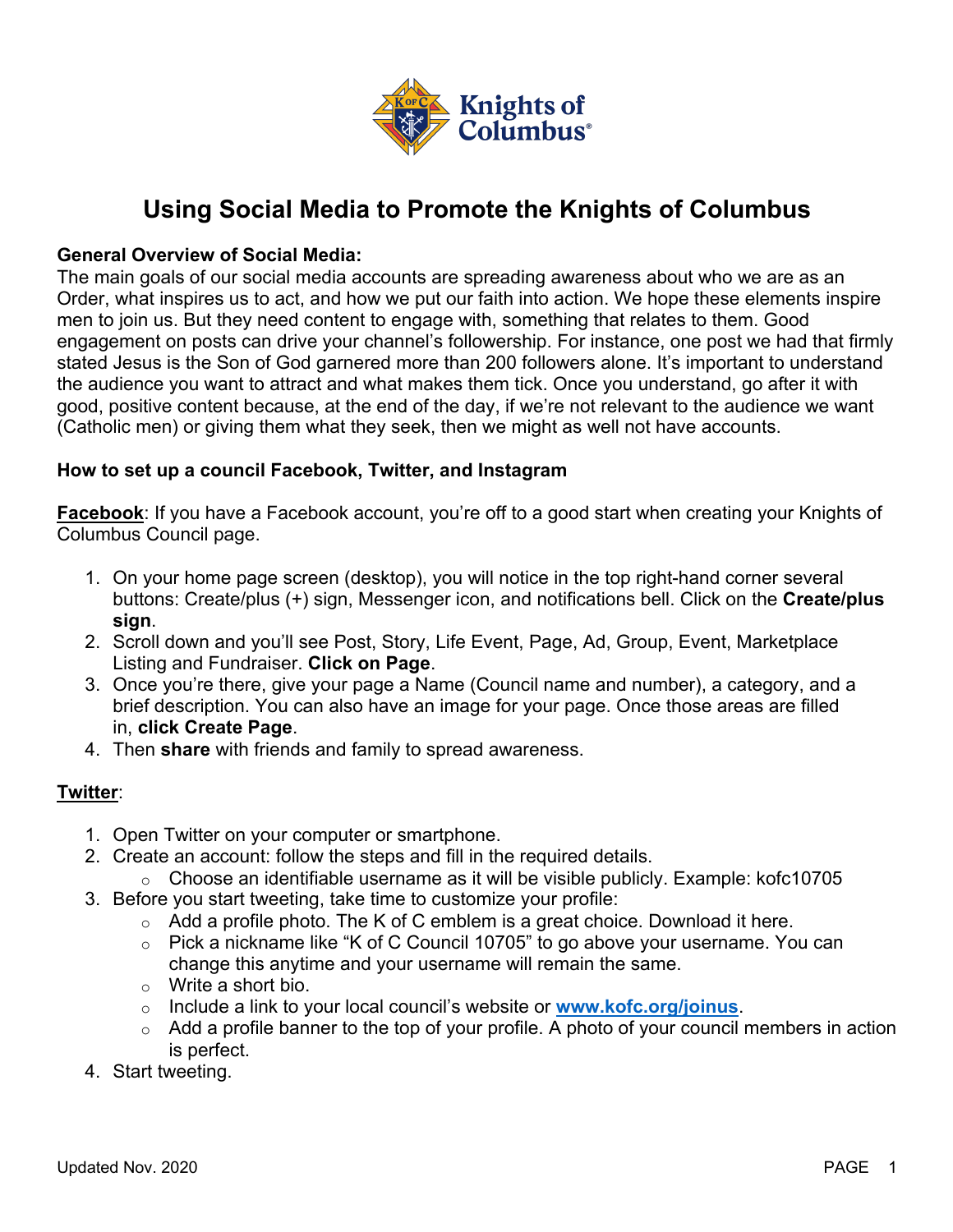

#### **Instagram**:

- 1. Open the Instagram on your smartphone.
- 2. Create an account: follow the steps and fill in the required details.
	- o Choose an identifiable username, e.g., *gableskofc*.
	- o Make sure to convert your account to a business account. Do this by clicking the top left button and then the settings button (It will ask to link to your council's Facebook page).
- 3. Customize your profile:
	- $\circ$  Choose a profile picture such as the K of C emblem.
	- o Pick a nickname like "K of C Council 10705" to go above your username. You can change this anytime and your username will remain the same.
- 4. Write a short bio, e.g., *Knights of Columbus Council 10705 helps strengthen Catholic men, their families and their church in New Haven, CT.*
- 5. Include a link to **www.kofc.org/joinus** or your local council website.
- 6. Post your first photo: Tap the plus sign on the bottom of the Instagram app to upload your first photo. You can also post several photos in a slider by clicking the square in the bottom right corner.

# **Frequently Asked Questions**

**1. Is there a department in which can provide States with social media content for State use on State social media platforms?**

Particularly good resources for content to share on council/state pages can be found on News Hub, Columbia and Knightline on kofc.org. These channels are being updated with new content monthly, weekly and sometimes, even daily.

But a good practice as well is to share, retweet content on the Knights of Columbus social media channels. It helps not only keep engaging content on your channels, but it helps boost the whole Order's profile to your audience. If you have any specific questions, please reach out to brand@kofc.org or news@kofc.org.

# **2. What is the difference between a Facebook "ad" vs a post?**

A Facebook Ad is content that is NOT posted on your Facebook page. It is uploaded to Facebook and distributed into your audience's content feed for user consumption. A boosted post ORIGINATES on your Facebook feed. This allows you to see which posts are doing well organically. These posts are mostly likely to be the most cost effective, because you didn't have to pay for them to have high rates of engagement.

**3. Can the Supreme Council send me Facebook ads to share on my council pages?** Normally we don't create Facebook ads that are specific to states. When we do, we certainly share them. If you see something going around and you'd like a copy of the original files, please send an email to William.Nardi@kofc.org and Andrew.Keogler@KofC.org.